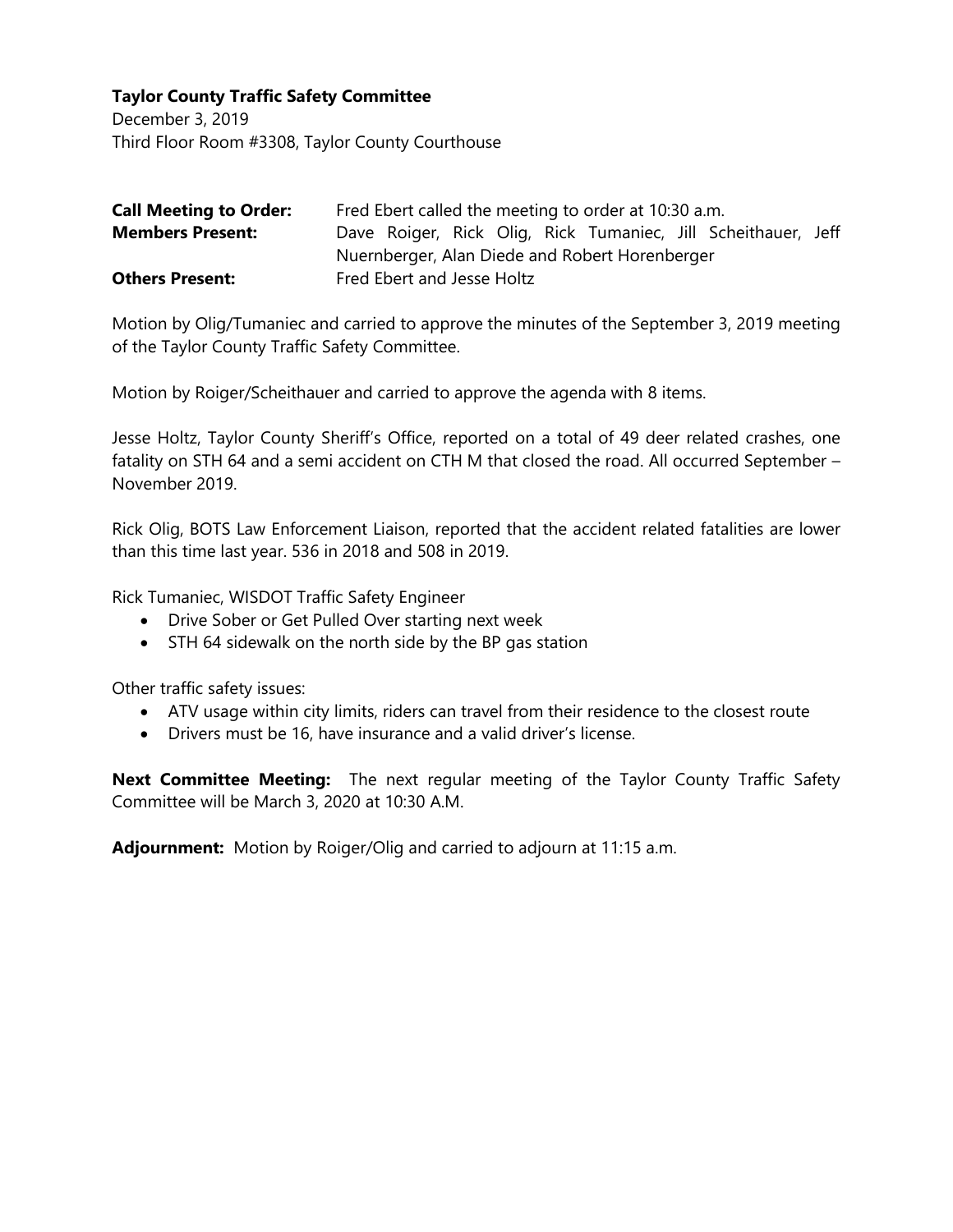September 3, 2019 Third Floor Board Room, Taylor County Courthouse

| <b>Call Meeting to Order:</b> | Ben Stanfley called the meeting to order at 10:30 a.m.            |
|-------------------------------|-------------------------------------------------------------------|
| <b>Members Present:</b>       | Ben Stanfley, Nick Synol, Nathanael Brown, Jill Scheithauer, Rick |
|                               | Olig and Rick Tumaniec                                            |
| <b>Others Present:</b>        | None                                                              |

Motion by Brown/Tumaniec and carried to approve the minutes of the June 4, 2019 meeting of the Taylor County Traffic Safety Committee.

Motion by Scheithauer/Brown and carried to approve the agenda with 9 items.

Nick Synol, Taylor County Traffic Safety Coordinator reported on a total of 81 crashes between June and September of 2019. No fatal crashes occurred. Three crashes with serious injuries and seven with minor injuries. A total of 244 crashes so far in 2019.

Rick Olig, BOTS Law Enforcement Liaison

- Next year's Governor's Conference was held August 19 & 20 in Wisconsin Dells
- Motorcycle crash numbers are up compared to previous years
- Possible OWI 12-hour mandatory hold legislation

WISDOT Traffic Safety Engineer

- STH 13 & CTH O drainage issues have been passed to Ross Krause, with WISDOT
- No Passing Zone changes have been made
- The City of Medford was contacted regarding the pavement marking issues on Ann's Way and they are working with a contractor.

Discussion involving CTH A & CTH F intersection

- Rick will check if there is any assistance for intersection reconstruction
- Traffic hazard and is not a work zone
- Poses liability issues
- Recommends a removal date and then if necessary, further legal action

There were no other traffic safety issues to discuss.

**Next Committee Meeting:** The next regular meeting of the Taylor County Traffic Safety Committee will be December 3, 2019 at 10:30 A.M.

**Adjournment:** Motion by Synol/Tumaniec and carried to adjourn at 11:35 a.m.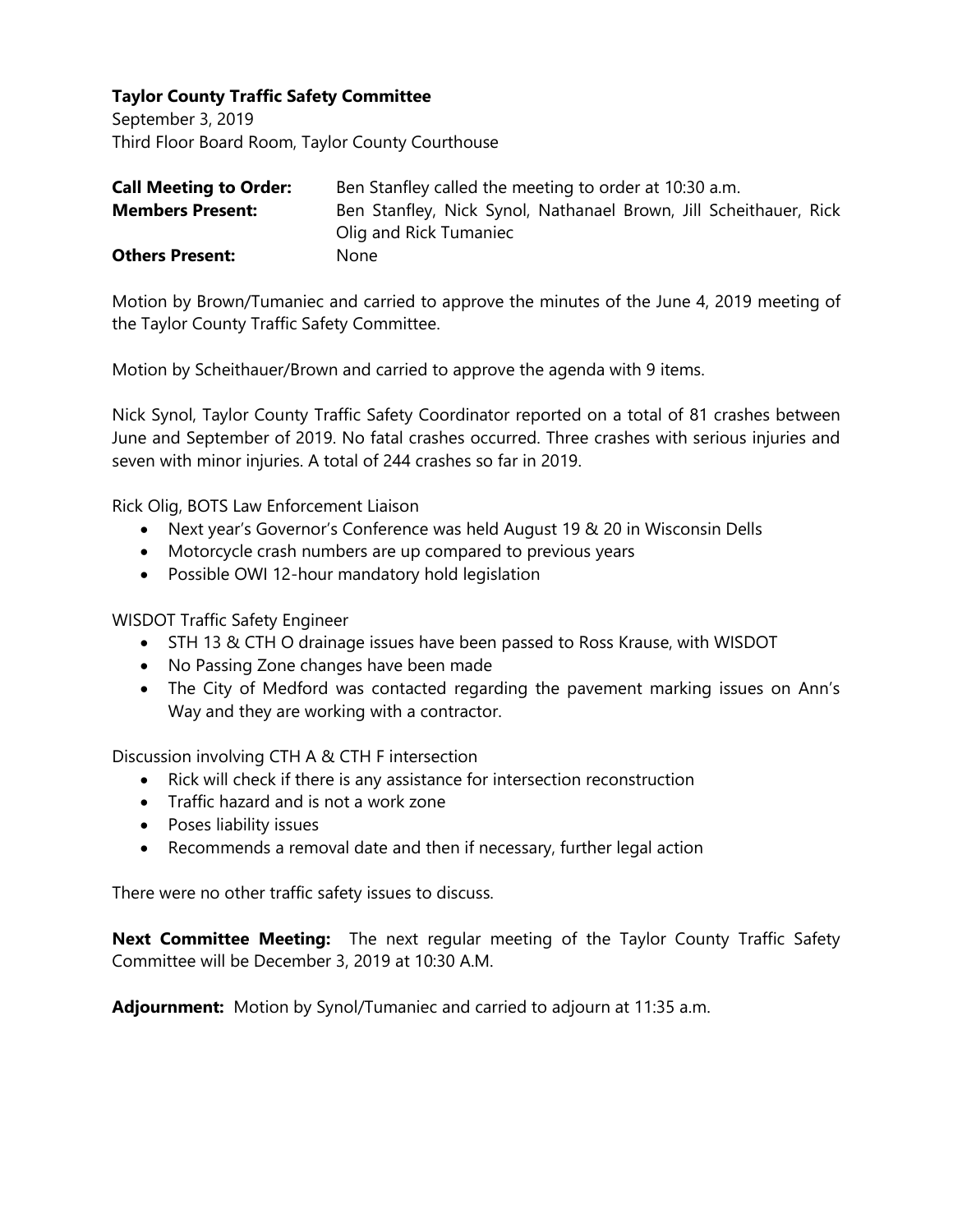June 4, 2019 Third Floor Board Room, Taylor County Courthouse

| <b>Call Meeting to Order:</b> | Fred Ebert called the meeting to order at 10:30 a.m.            |
|-------------------------------|-----------------------------------------------------------------|
| <b>Members Present:</b>       | Fred Ebert, Dave Roiger, Alan Diede, Nick Synol, Jonathan Luck, |
|                               | Nathanael Brown, Robert Horenberger, and Rick Tumaniec          |
| <b>Others Present:</b>        | Randy Weissinger WISDOT/BOTS                                    |

Motion by Roiger/Diede and carried to approve the minutes of the March 5, 2019 meeting of the Taylor County Traffic Safety Committee.

Motion by Brown/Roiger and carried to approve the agenda with 8 items.

Nick Synol, Taylor County Traffic Safety Coordinator reported on a total of 79 crashes between March and June of 2019. One fatal crash occurred on 4/8/2019 in the Town of Taft. Four crashes had serious injuries and six crashes were alcohol related. A total of 157 crashes so far in 2019.

Randy Weissinger, BOTS Law Enforcement Liaison

- The YTD fatal crashes are down 6% with a total of 192 204.
- Oral fluid testing for drugs, during roadside stops, in in trial.

WISDOT Traffic Safety Engineer reported that nothing needs to be noted.

Other Traffic Safety Issues:

- The drainage issues on the STH 13 & CTH O were noted.
- The pavement markings on Ann's Way doesn't match the signage.
- STH 13 from Apple to Crane the passing zone and signs do not match.

**Next Committee Meeting:** The next regular meeting of the Taylor County Traffic Safety Committee will be September 3, 2019 at 10:30 A.M.

**Adjournment:** Motion by Roiger/Synol and carried to adjourn at 11:05 a.m.